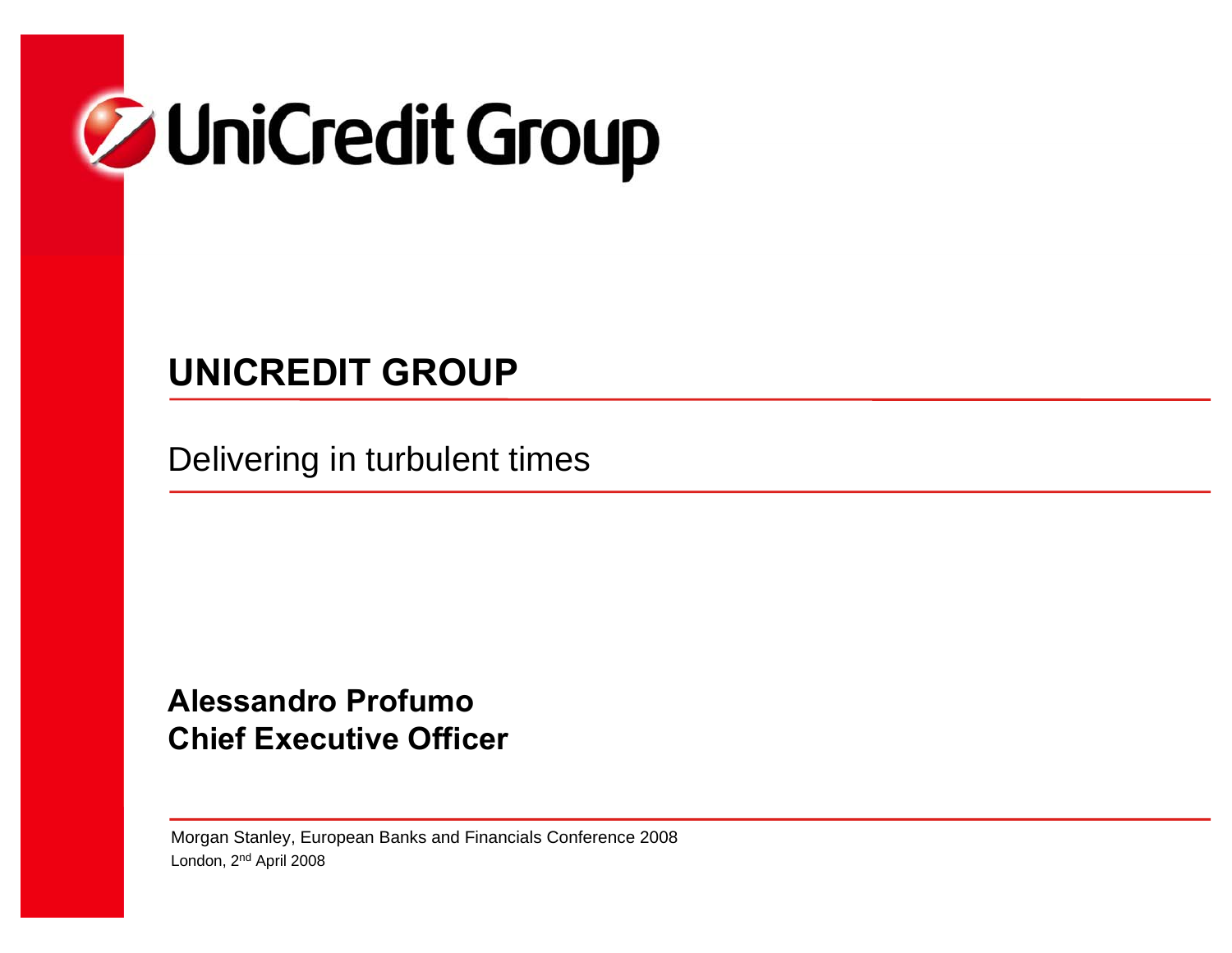## **SOUND RESULTS WITH A SOLID COMMERCIAL BANKING PLATFORM READY TO DELIVER ALSO IN 2008**

■ 2007 confirms Group's capability to deliver results also in a challenging market environment

 **UniCredit business and geographic diversification** helping to offset impact of market turmoil …

 **… and paving the way to deliver good performance thanks to organic growth and restructuring potential**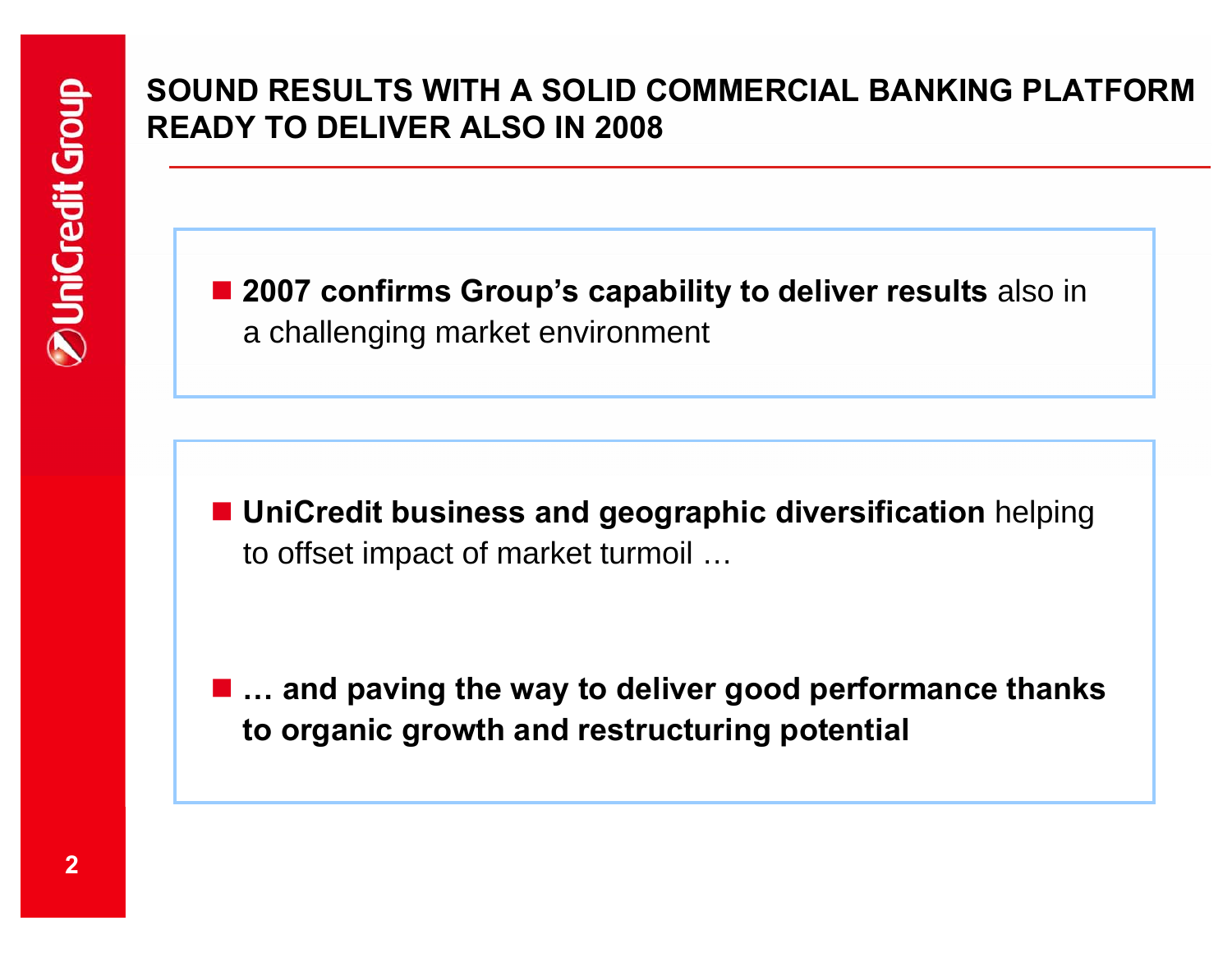# **2007 RESULTS: EPS GROWTH, RISING DPS**



**3**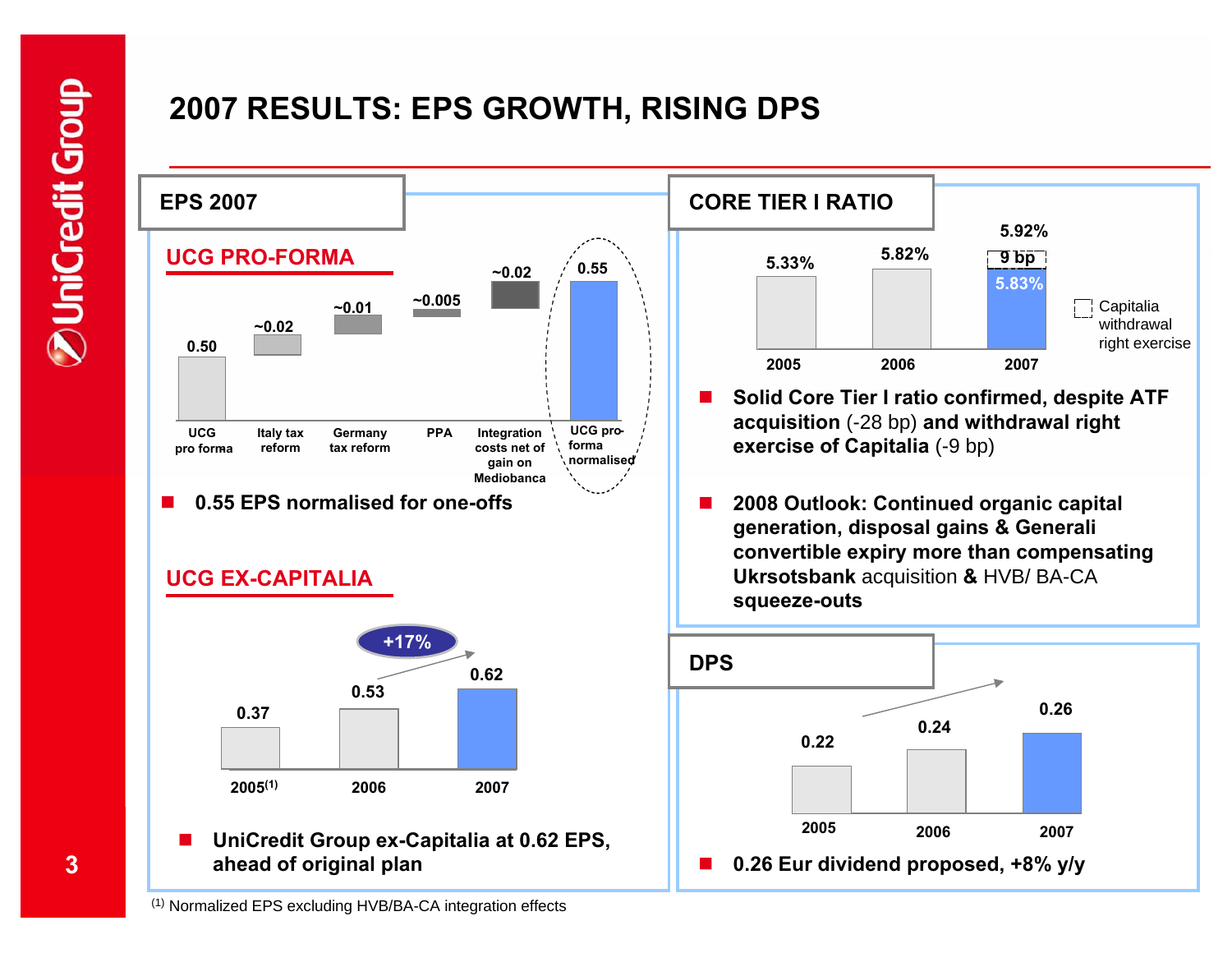## **BENEFITS OF DIVERSIFICATION: STRONG COMMERCIAL BANKING OFFSETTING MARKETS' SET BACK**



■ Strong value creation of the core traditional businesses:

- 9 **Retail delta EVA +503 mln y/y driven by Italy and Austria**
- 9 **CEE Region delta EVA +249 mln y/y driven by Poland and Russia**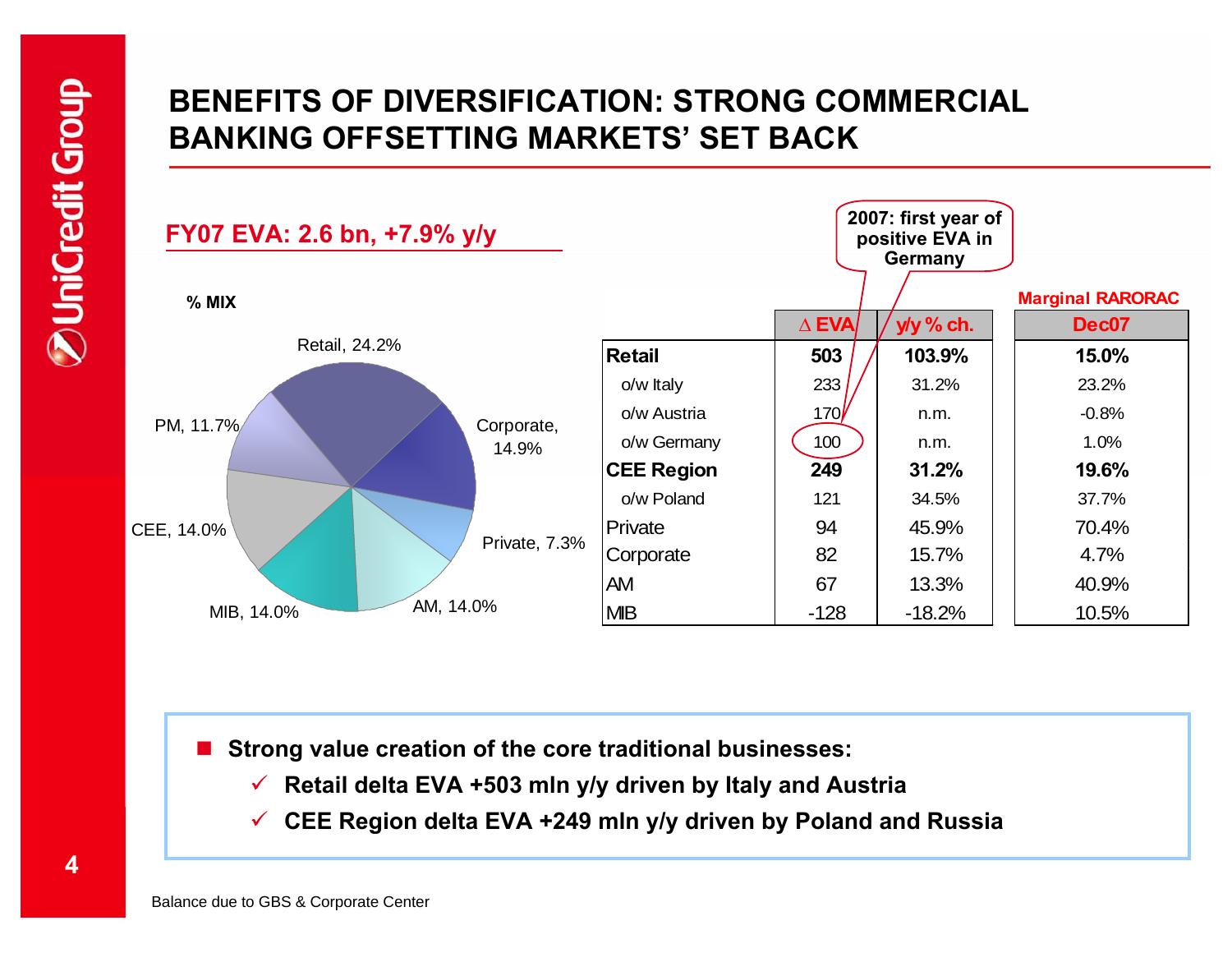## **MIB DIVISION: IMPACTED BY FINANCIAL TURMOIL IN MARKETS SUB-DIVISION, BUT SOUND GROWTH IN INVESTMENT BANKING, FICC & EQUITIES**

**MIB**

### **MIB Division ex. Structured Credit**

**2007 Revenues**

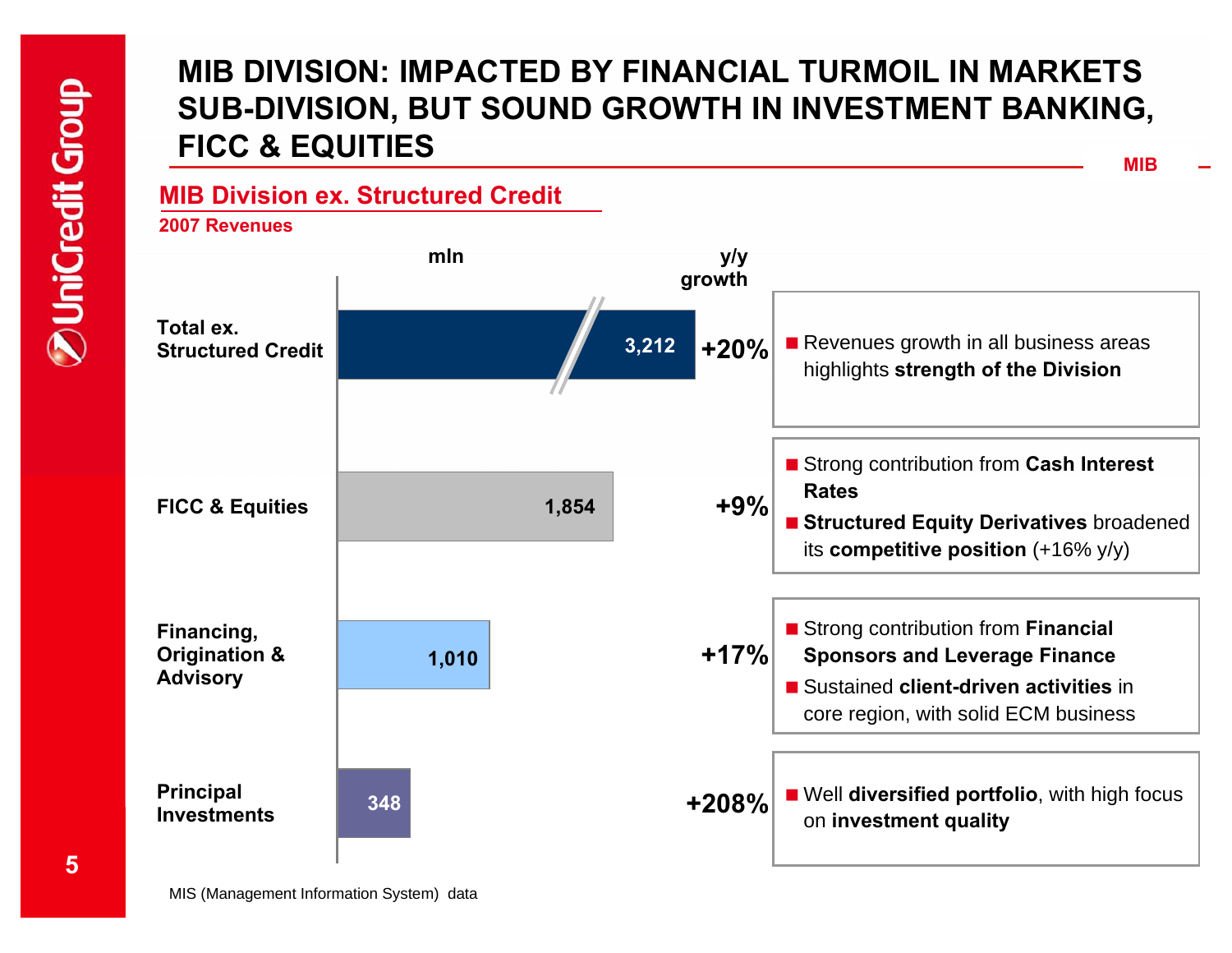# **ADDITIONAL GROWTH OPPORTUNITIES IN INVESTMENT BANKING LEVERAGING CEE REGION PLATFORM**



- **CEE: excellence in investment banking + largest commercial network = exceptional opportunities**
- **Enhancing cross selling** through co-operation and common goals
- **Reinforcing organizational effectiveness with focus on** Poland, Turkey, Russia and Croatia 1st wave in 1H08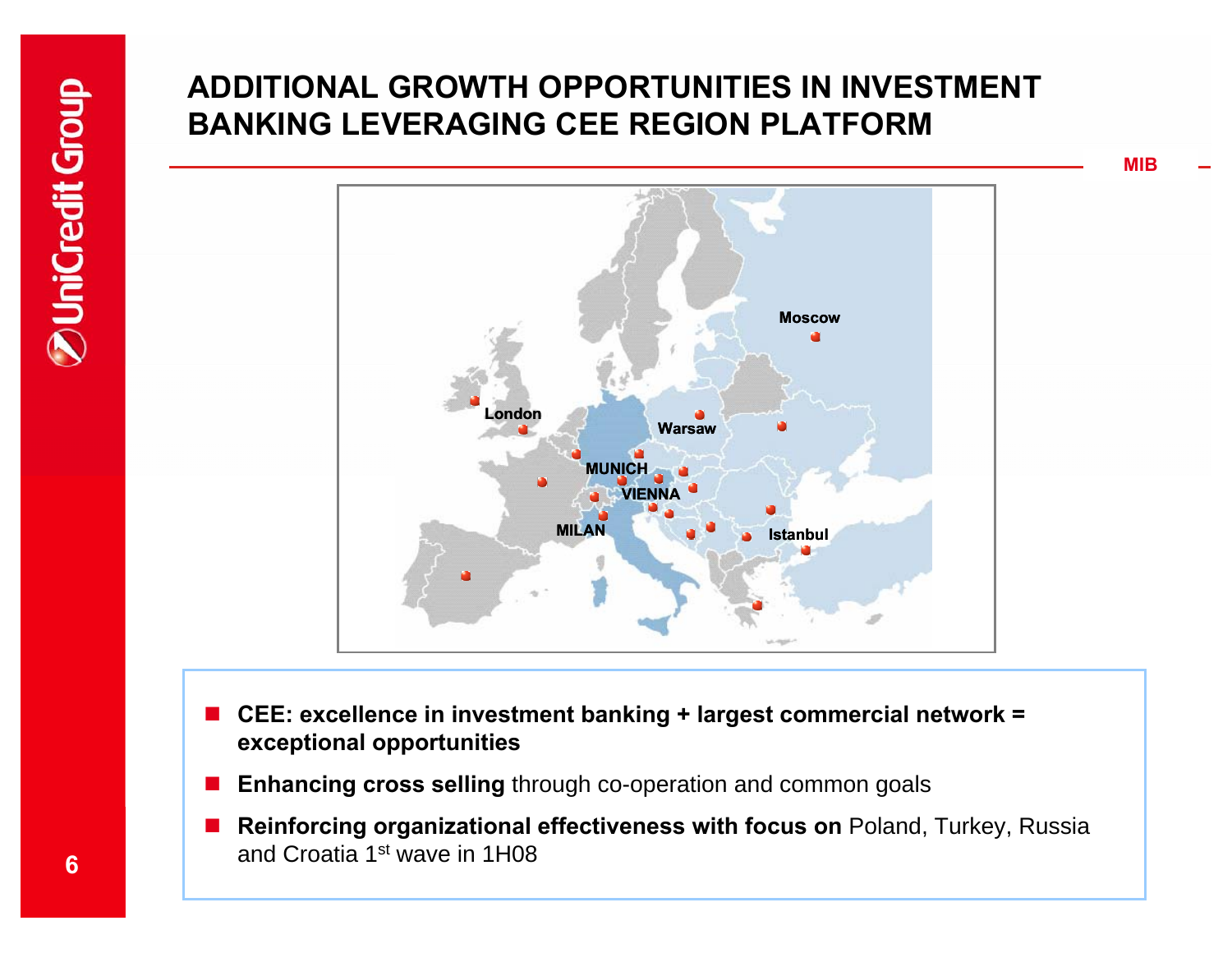### **COMMERCIAL BANKING: STRONG PERFORMANCE IN 2007; ANOTHER ROBUST YEAR EXPECTED IN 2008**

**COMMERCIAL BANKING**



#### **~ 80% of 2007 Group's GOP after provisions from Commercial banking business(2)**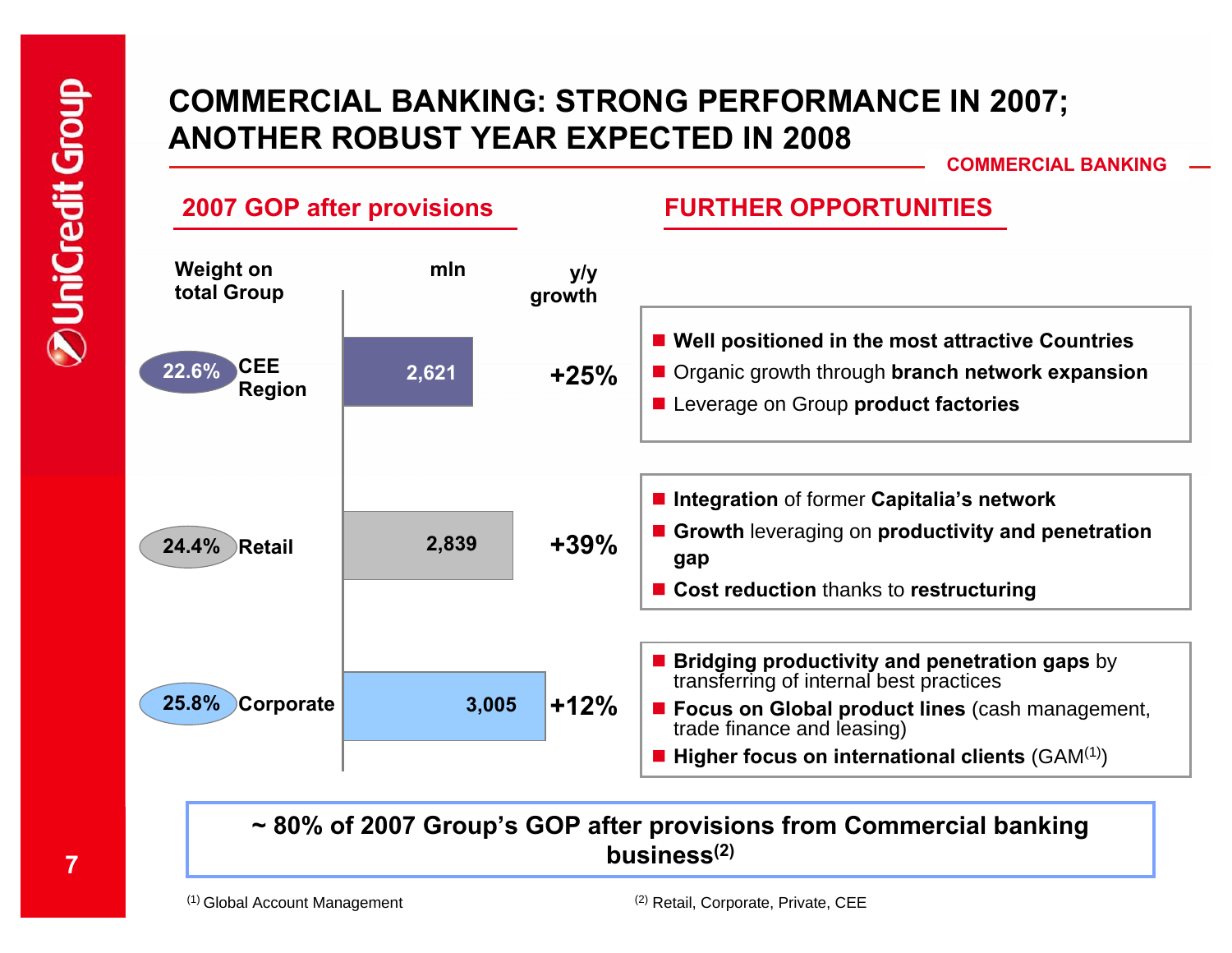### **CEE REGION: A WELL BALANCED BUSINESS PORTFOLIO**

**CEE REGION**



■ Significant revenue growth in all CEE Countries mainly driven by:

- $\checkmark$ Net interest income, **sustained by volume growth**
- $\checkmark$ Net commissions, **mainly on loans** and **on mutual funds in Poland**
- **Additional 1 mln customers** in 2007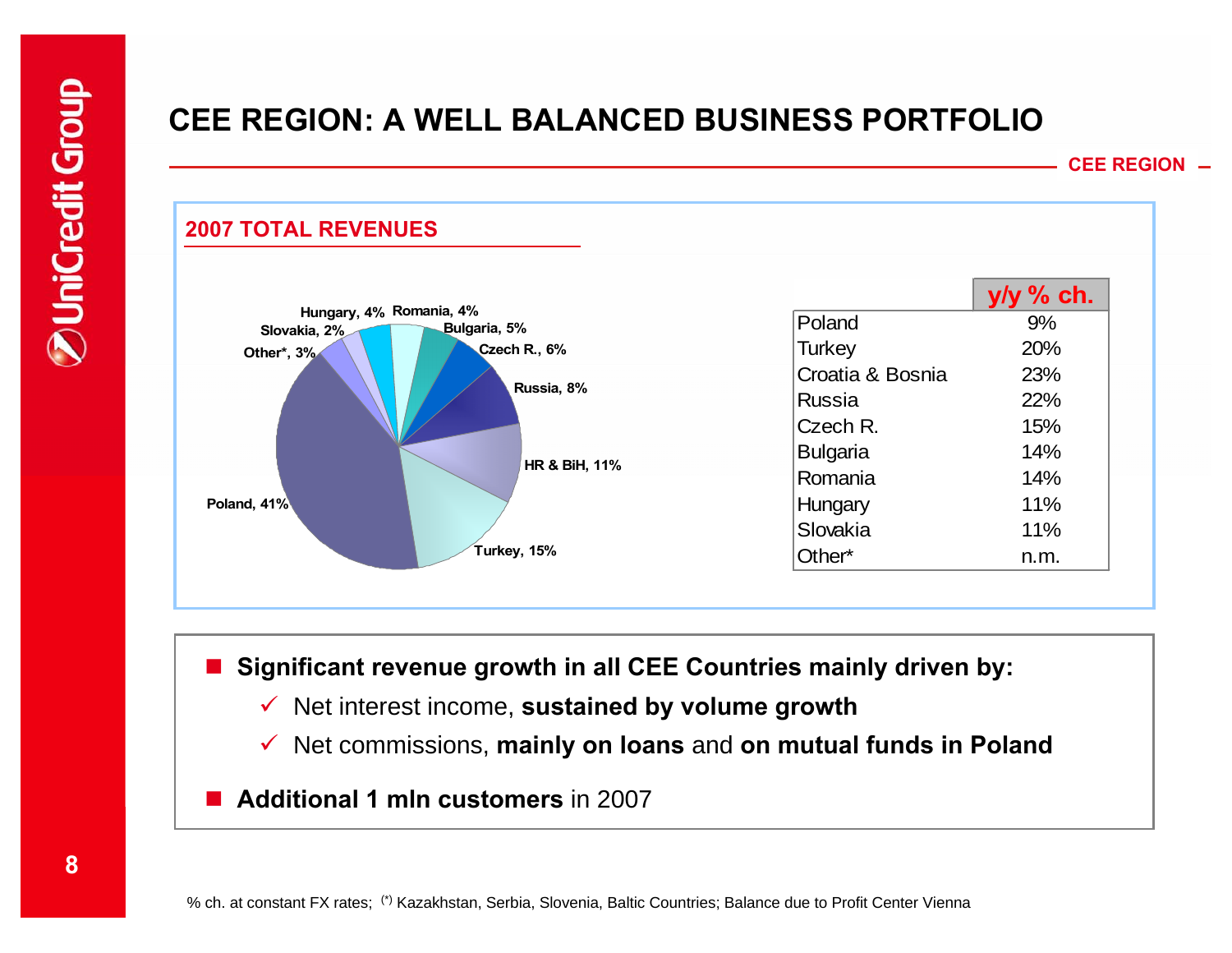## **HEALTHY GROWTH CONFIRMED**





**Central Europe:** Poland, Hungary, Czech Rep. Slovakia, Slovenia; **SEE**: Croatia, Bosnia, Romania, Bulgaria, Serbia and Baltic Countries; **High Yield Countries**: Russia, Kazak., Ukraine, Turkey

**9**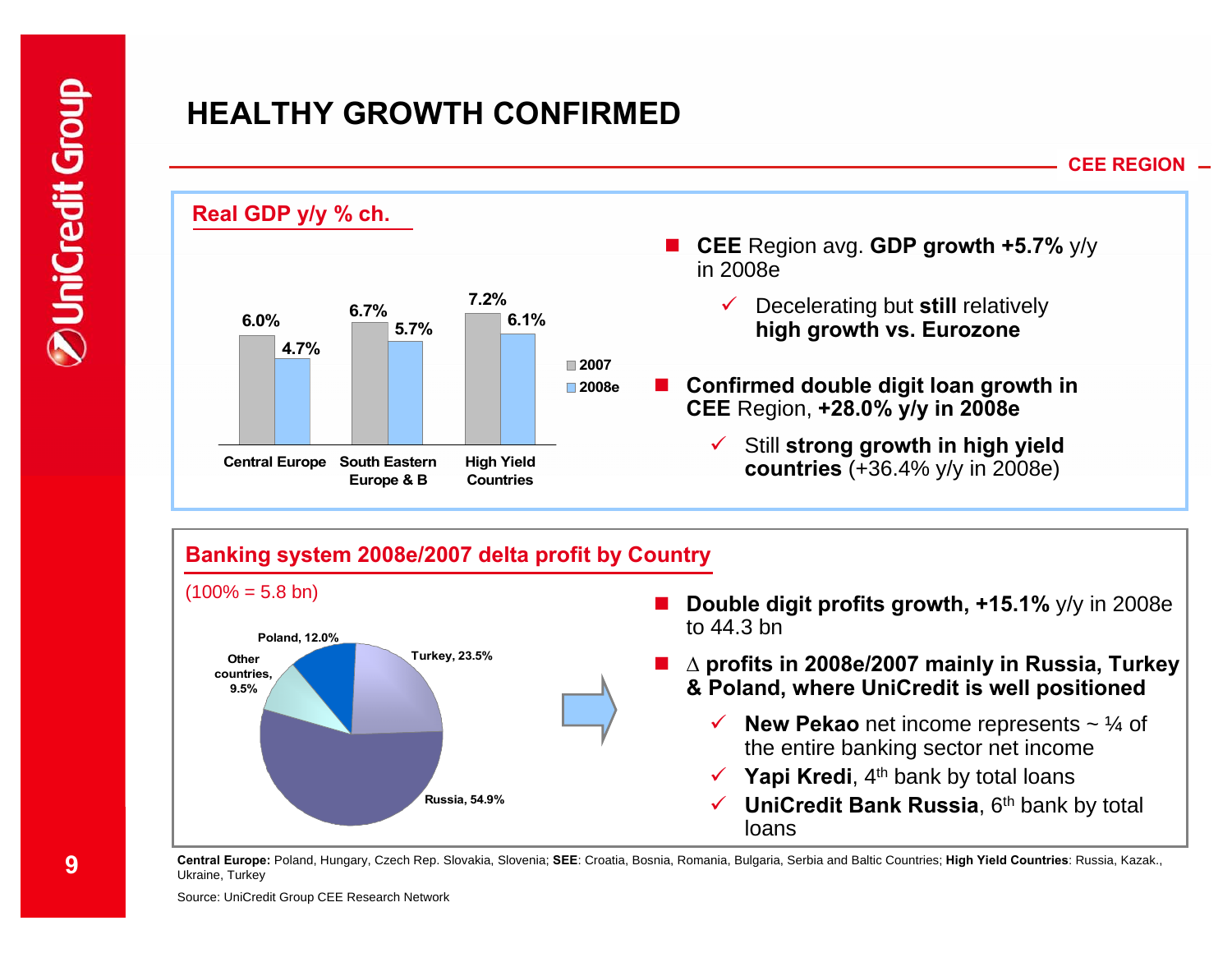## **NETWORK EXPANSION IN 2007/2008 DESIGNED AS A KEY PILLAR FOR SUSTAINABLE GROWTH**

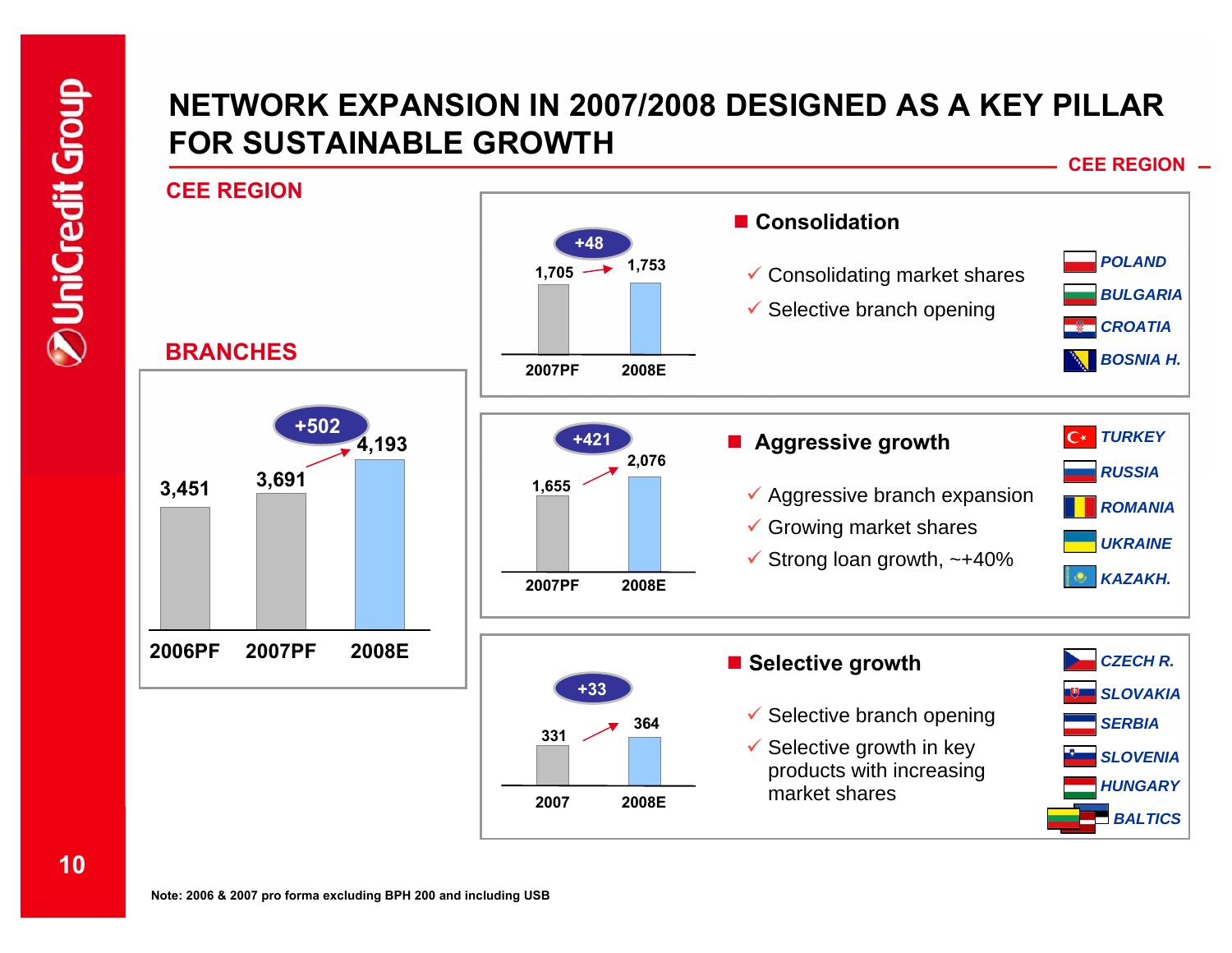# **UNICREDIT GROUP READY TO DELIVER IN CEE REGION …**

**CEE REGION**

#### **2008 OUTLOOK**

| <b>Revenues</b>        | ÷. | Growth driven by volume increase                                                                               |  |
|------------------------|----|----------------------------------------------------------------------------------------------------------------|--|
|                        |    |                                                                                                                |  |
| <b>Operating costs</b> |    | Increase due to network expansion<br>ш<br>and projects                                                         |  |
|                        |    |                                                                                                                |  |
| <b>Cost of risk</b>    | ÷  | Slight increase expected in Cost of<br>$\mathcal{L}^{\text{max}}$<br>Risk, however from a very low level       |  |
|                        |    |                                                                                                                |  |
| <b>Net Income</b>      |    | Net income growth reflecting jaw<br>effect (revenues growing more than<br>costs) and effective risk management |  |
|                        |    |                                                                                                                |  |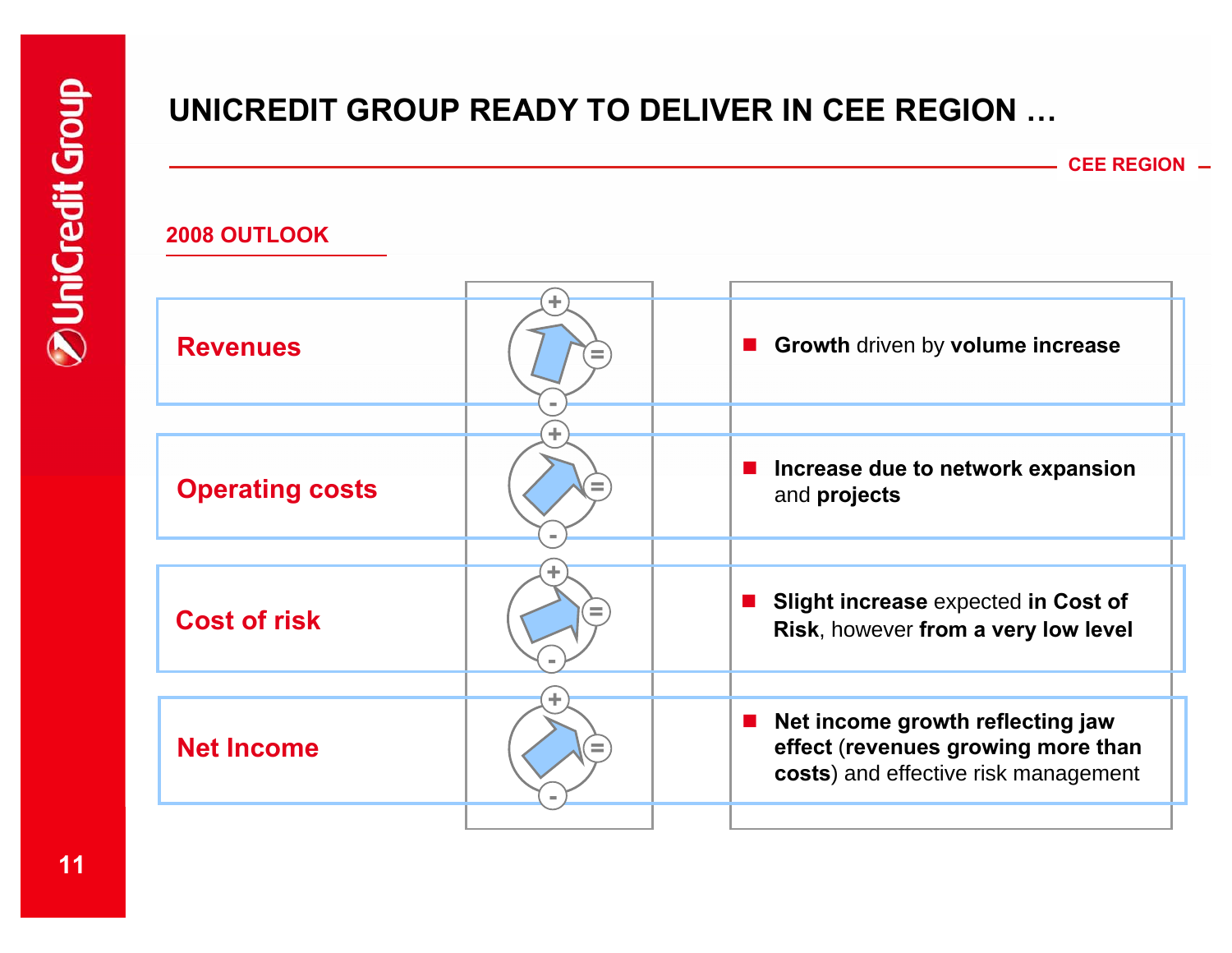# **… LEVERAGING ON ITS POSITION AND STRENGTH IN KEY AREAS**

**CEE REGION**

#### **UNICREDIT GROUP POSITION AND STRENGTH**

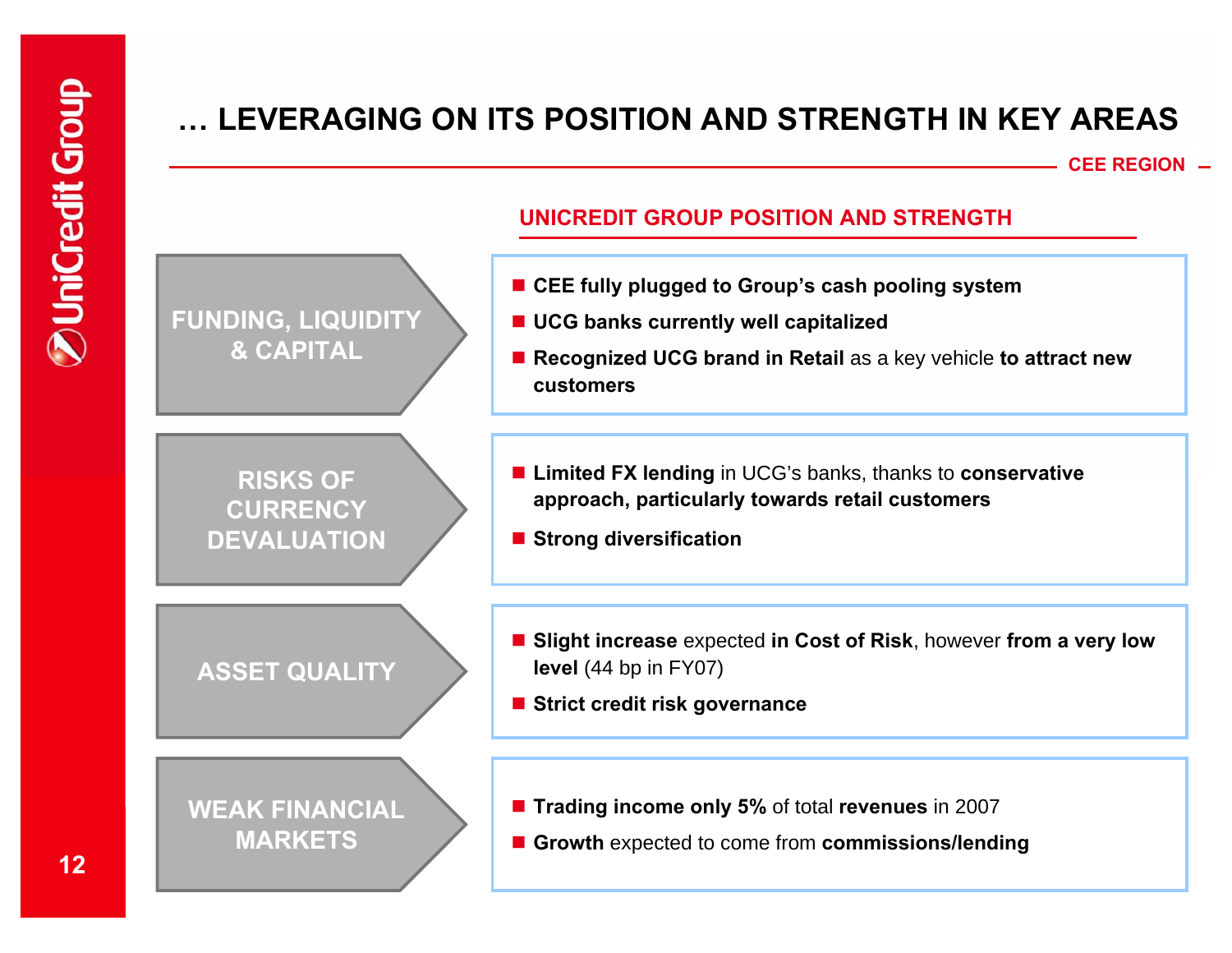### **COMMERCIAL BANKING FOOTPRINT IN ITALY STRONGLY ENHANCED BY MERGER WITH CAPITALIA**

**COMMERCIAL BANKINGIN ITALY**

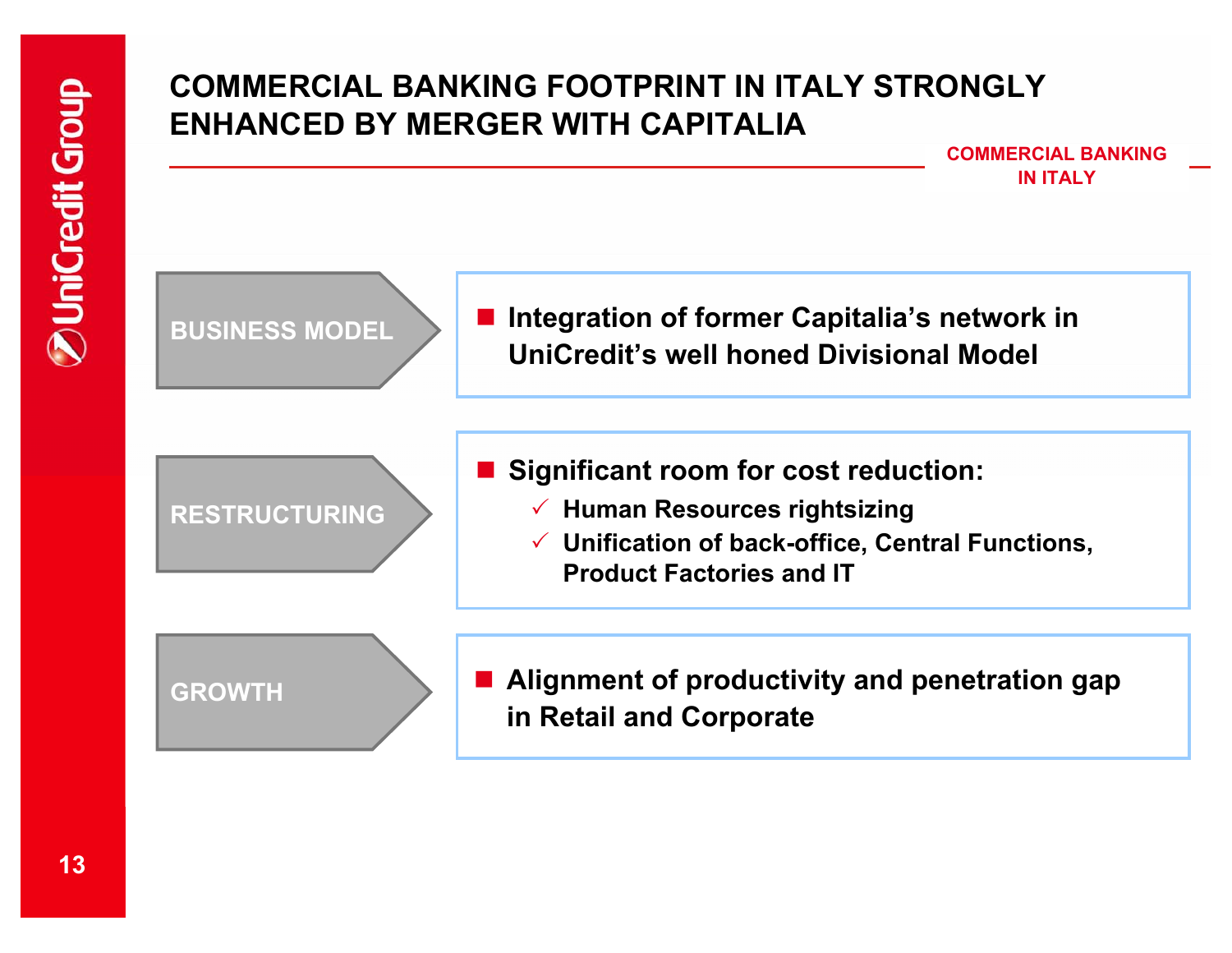## **MILESTONES OF CAPITALIA INTEGRATION, TO ACHIEVE SYNERGIES AND SUSTAIN FUTURE GROWTH**

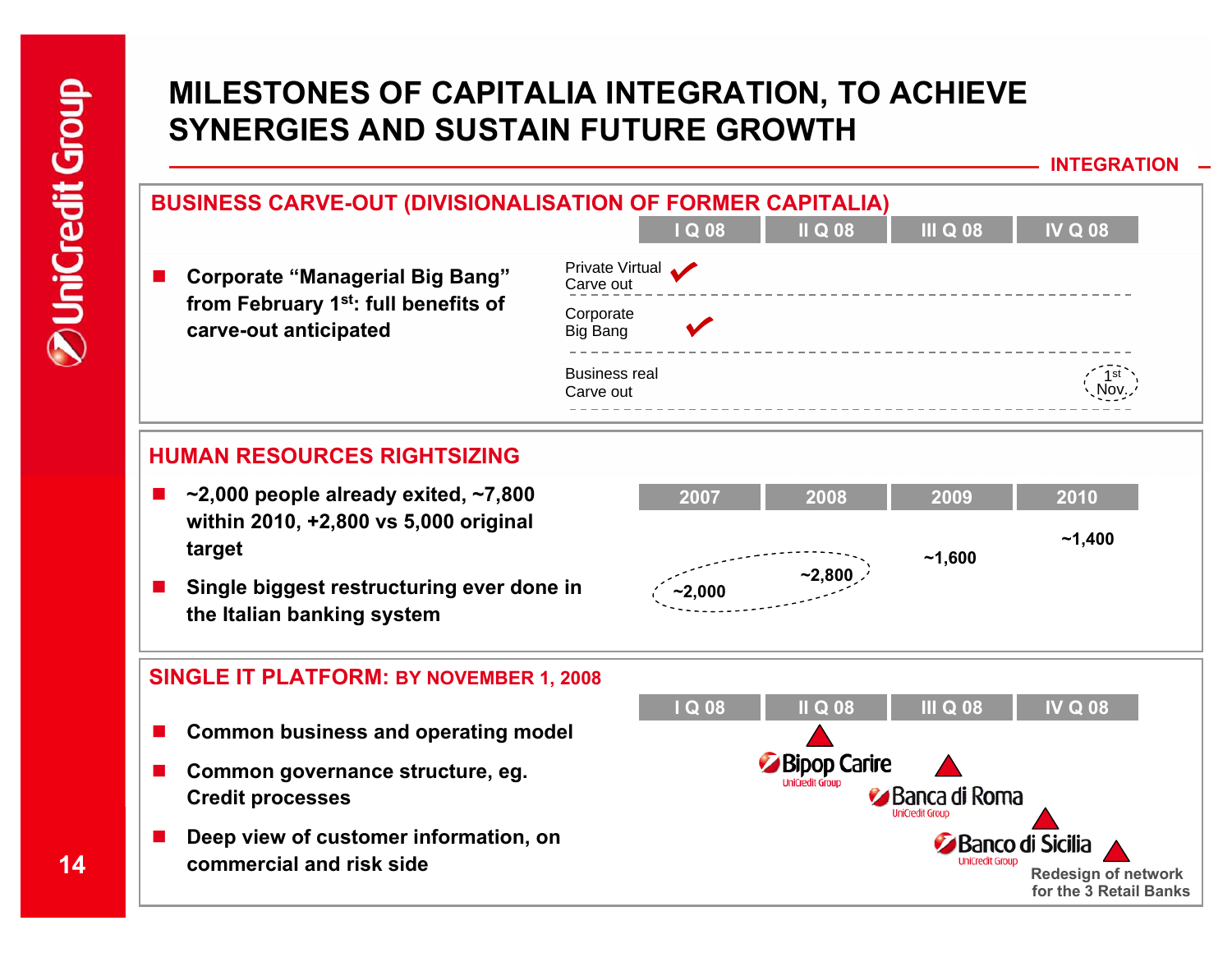# **CAPITALIA COST SYNERGIES HIGHER AND ANTICIPATED**

**RESTRUCTURING**

#### **GROSS COST SYNERGIES, bn**

**2010 gross cost synergies +125 mln vs original target…**



### **SET TO DELIVER A QUICK INTEGRATION**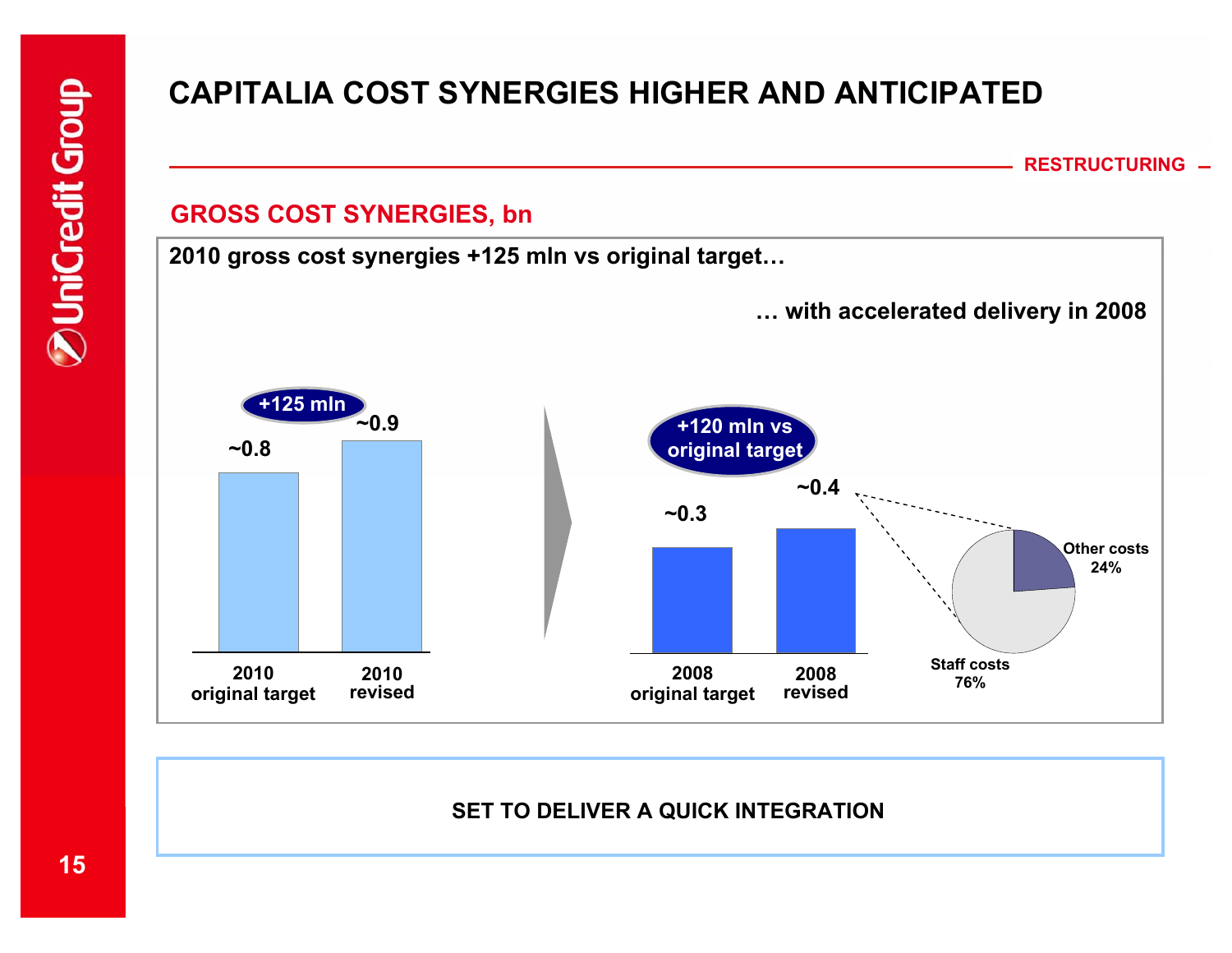### **CAPITALIA: NOT JUST RESTRUCTURING, LEVERAGING UNICREDIT BANCA'S BEST PRACTICE IN SERVICING RETAIL CUSTOMERS**

**RETAIL IN ITALY**

- **UniCredit Banca track record of excellence**
	- 3 **Customer acquisition: +140,000 net new customers in 2007(1)**
	- 3 **Customer satisfaction: further improvement of TRI\*m Index, up 10 points in 3 years**
	- 3 **Migration towards alternative channels: branch transaction down ~10%, total transaction +12%**
- **CONTRACTOR Dedicated business model, with high focus on attractive segments (i.e. Affluent, Small Business)**
- a sa sa **Continuous product innovation**



#### **UNICREDIT BANCA BEST PRACTICE TO BE TRANSFERRED TO FORMER CAPITALIA NETWORK**

(1) Including Banca per la Casa and UciFin, 2007 Retail Italy new customers total **~150,000**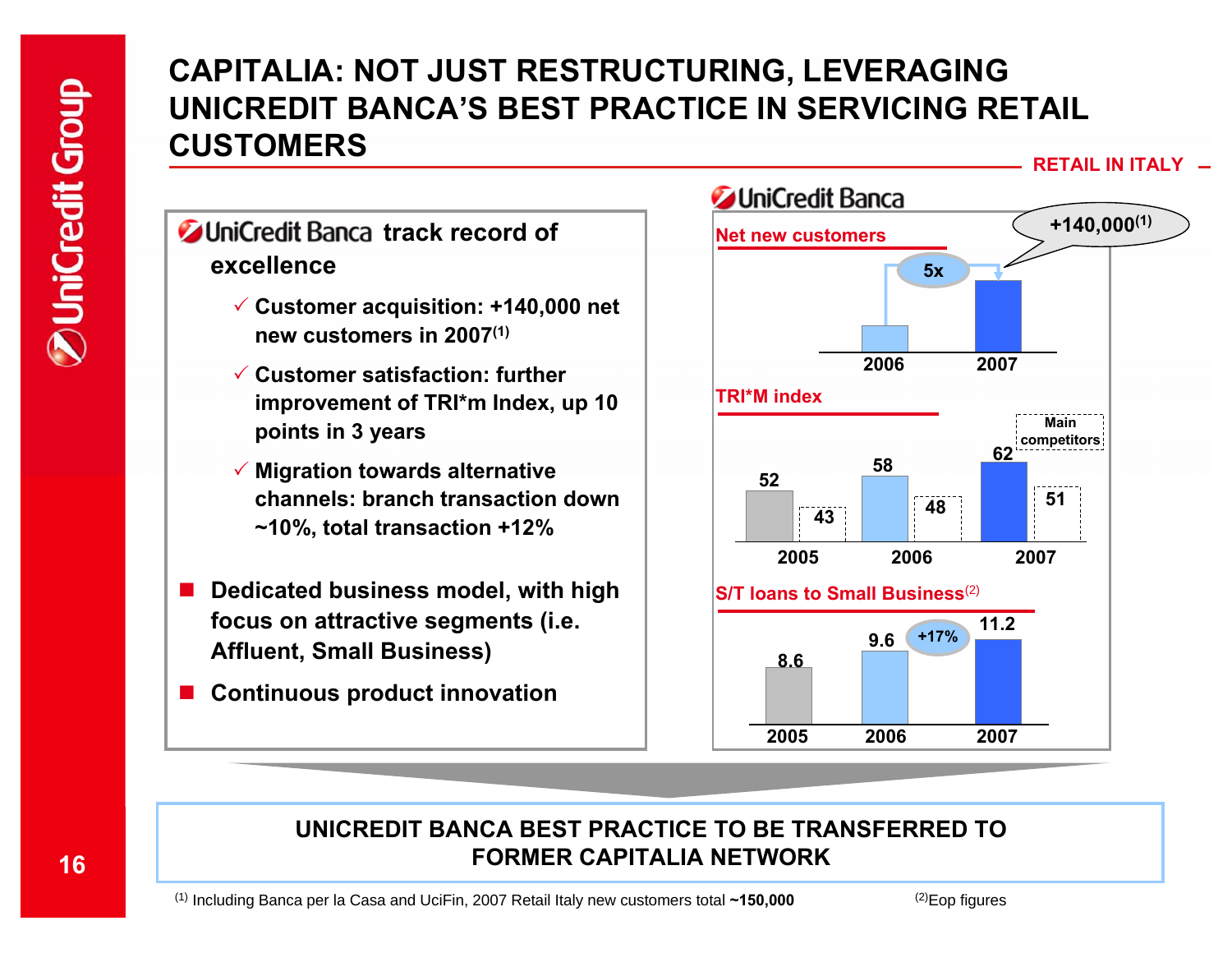## **CAPITALIA: COMMERCIAL AND PRODUCTIVITY GAPS TO BE EXPLOITED TO ALIGN NETWORK PROFITABILITY**

**RETAIL IN ITALY**

#### **Small Business**



#### **Retail products - Other key penetration gaps**

■ Revenue growth **potential from bridging penetration gaps**

|                                            | <b>JUniCredit Banca Capitalia</b> |     |  |  |
|--------------------------------------------|-----------------------------------|-----|--|--|
| <b>Current Account</b>                     | 89%                               | 75% |  |  |
| <b>Revolving Credit Cards</b>              | 11%                               | 5%  |  |  |
| <b>Bancassurance</b>                       | 19%                               | 15% |  |  |
| S/T loans per customer<br>Index figures    | 124                               | 100 |  |  |
| <b>Clients per branch</b><br>Index figures | 140                               | 100 |  |  |

**CAPITALIA** *C***UniCredit Banca** 

 **UniCredit's expertise will allow to fill the gap** 

December 2007 figures. Revenues per customer based on May 2007 data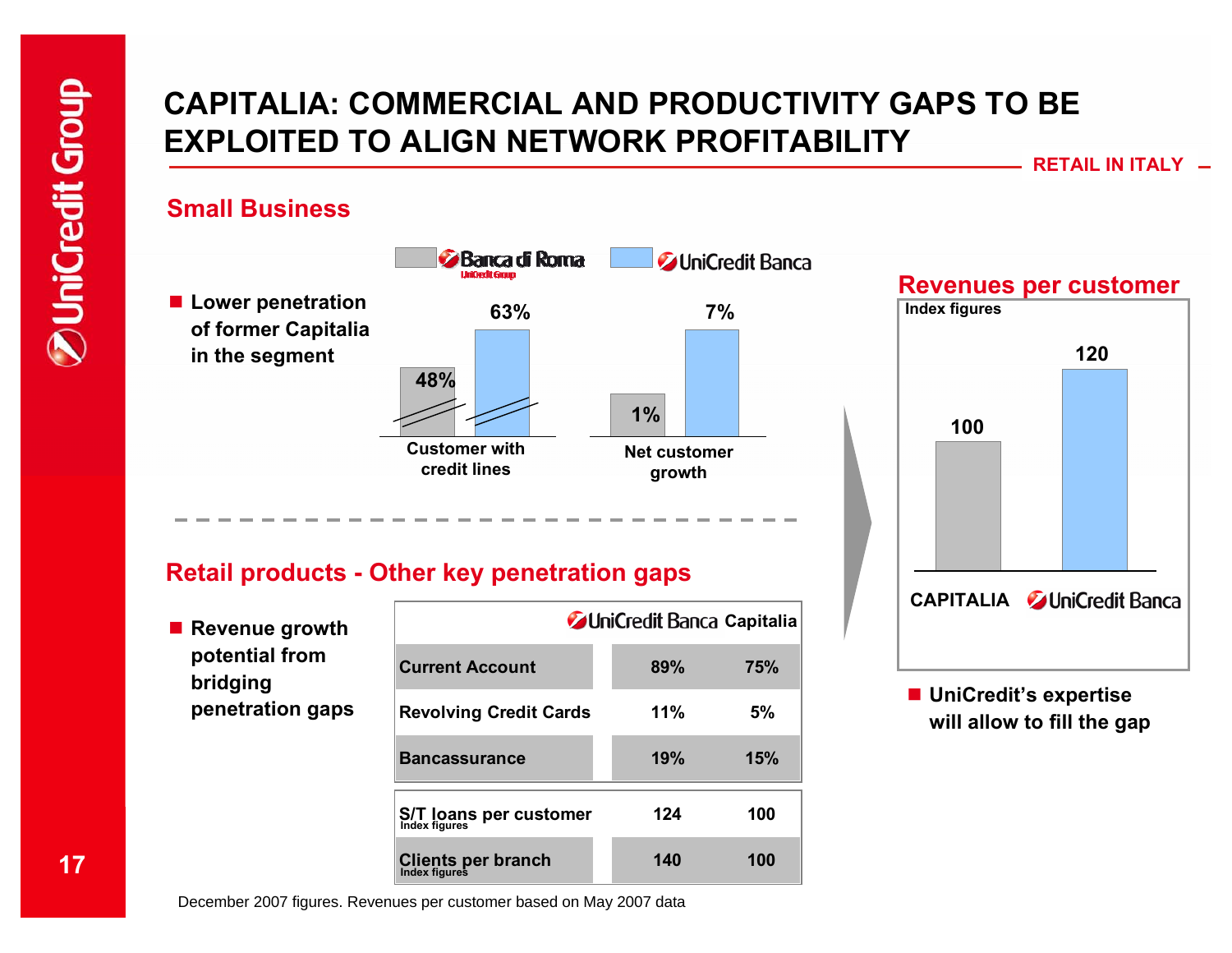### **GOOD START IN 2008 FOR BOTH FORMER UNICREDIT AND CAPITALIA NETWORK…**

**RETAIL IN ITALY**



#### **Gross margin from sales of Investment Products**



- Sound increase in Net New Current accounts, thanks to **commercial focus** and **customer retention**
	- 3 **Outflows reduced by 7% in former Capitalia**
- Significant **increase in volumes**, **with improved quality and mix of sales**
- Strong results in former **Capitalia notwithstanding higher focus on recurring revenues**

#### **AUM(1) sales / Total sales of investment products**



- Good results of product with **management fees** content
	- 3 **Capitalia bancassurance** new production: **~50% Unit Linked**, vs 9% in first two months 2007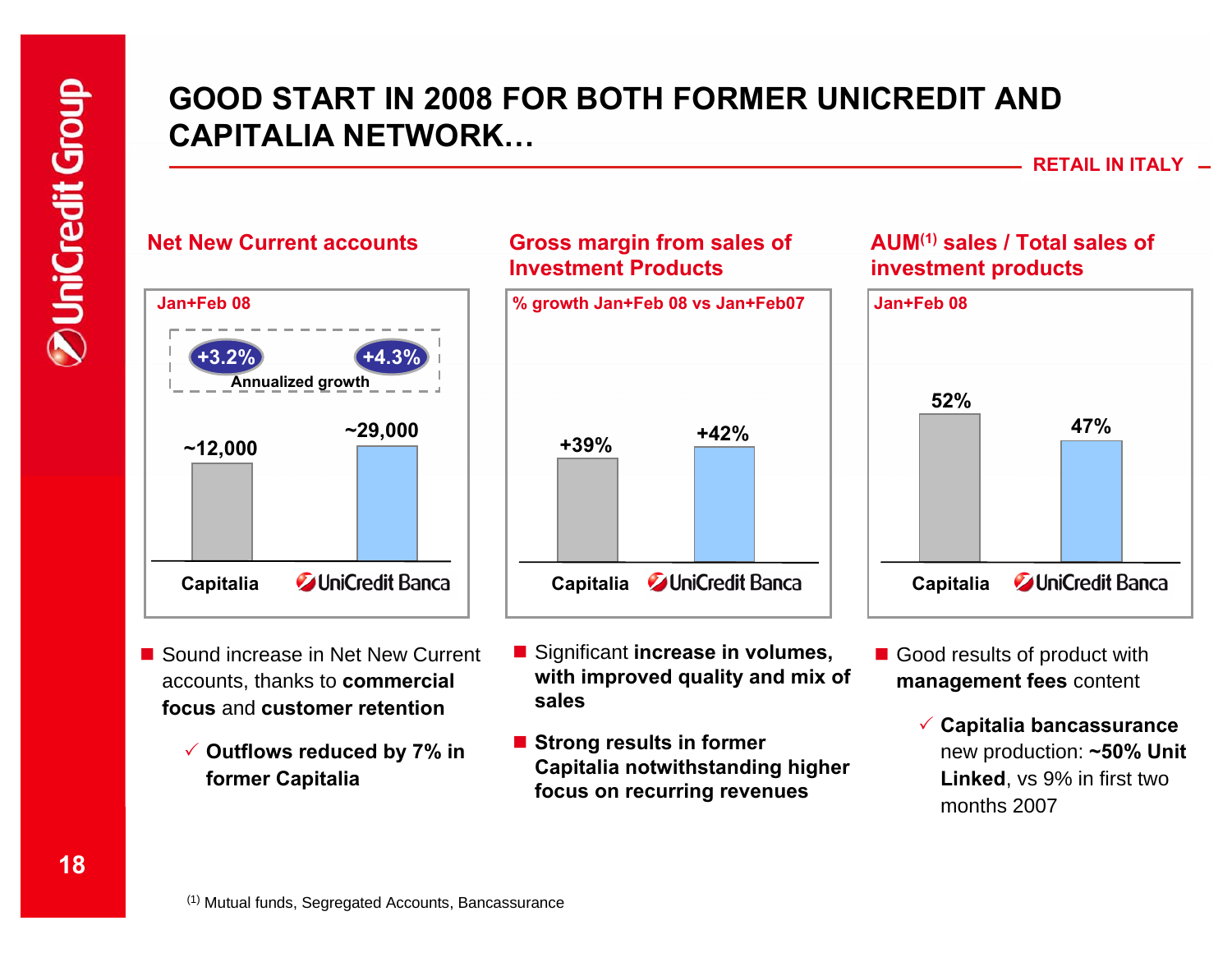## **… WITH EXCELLENT RESULTS IN THE AREAS WHERE UCG EXPERTISE CAN MAKE THE DIFFERENCE**

**RETAIL IN ITALY**



- Excellent results from **product sharing**, **exploiting the new customer base**
- **Enhanced cross selling**
	- $\checkmark$  Strong increase of Credit Protection Insurance Penetration (CPI) in former Capitalia, from 25% Jan+Feb07 to 75% Jan+Feb08

#### **Small Business S/T loans stock**



- **E** Continuous improvement on Small Business segment, leveraging on UniCredit's recognized model
- **Still high room for growth**: avg. **S/T loans volumes 40% lower** than UniCredit Banca

### **FIRST RESULTS POINTING IN THE RIGHT DIRECTION**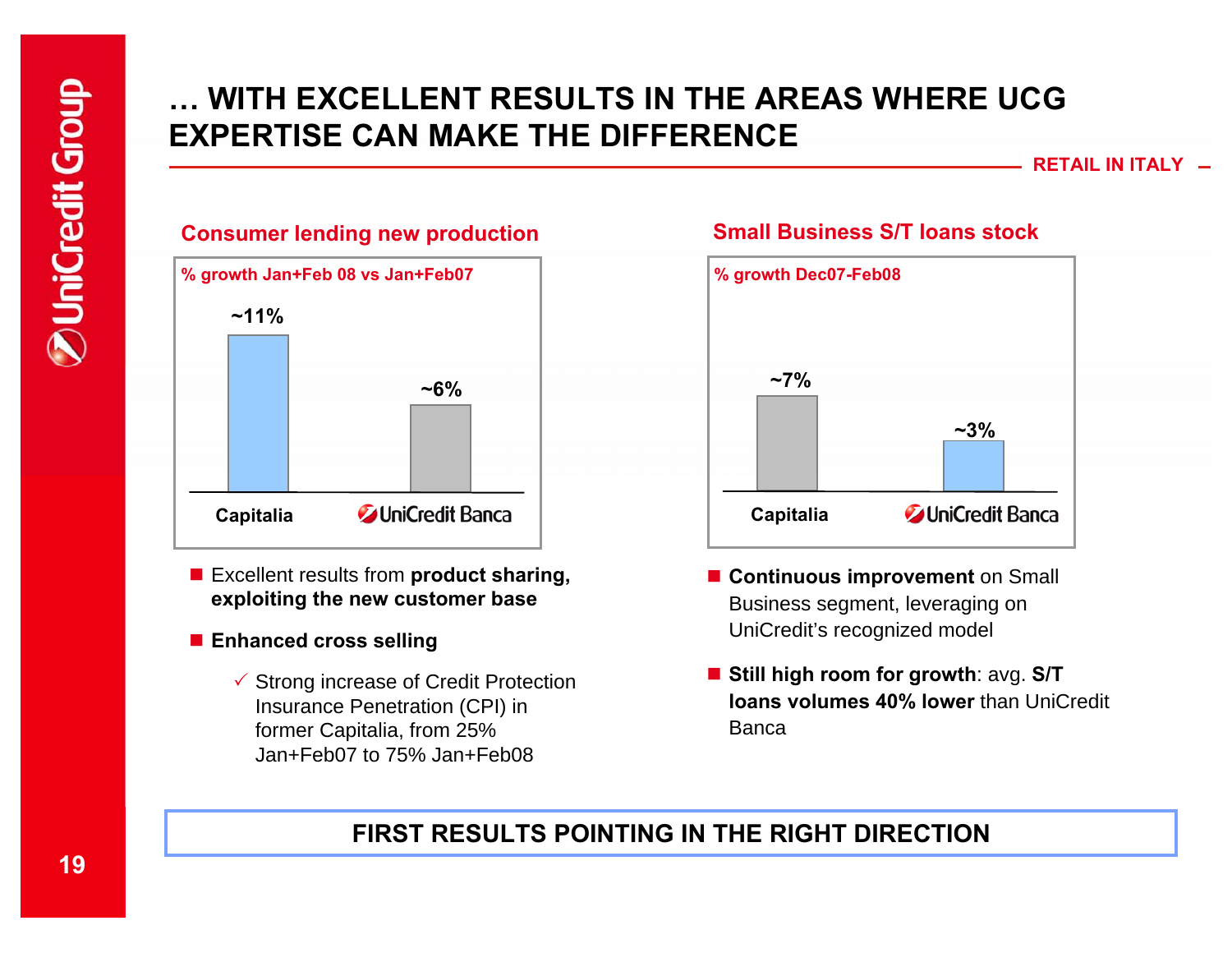## **CORPORATE: FORMER CAPITALIA NETWORK READY TO LEVERAGE ON UNICREDIT BUSINESS MODEL**

#### $\sf{CORPORTE}$  IN ITALY

### **OPPORTUNITIES**









### **BUSINESS MODEL SPECIALIZATION**

- Simplified and leaner organisation, with **improved service and distribution model**
- **Clear commercial strategy**
- **Best practice sharing, leveraging on Group's service model, tools and international exposure**

#### **4Q 2007 RESULTS**

- **Traditional banking activities growing in 4Q07**
	- 9 **Customer loans and net interest income respectively +3% and 4% q/q**
	- 9 **Net commissions +13% q/q**

### **OPPORTUNITIES**

■ **Negative Capitalia RARORAC to be turned positive towards UniCredit Banca d'Impresa**

### **FOCUS ON PROFITABILITY AND FILLING EFFICIENCY GAP**

December 2007 figures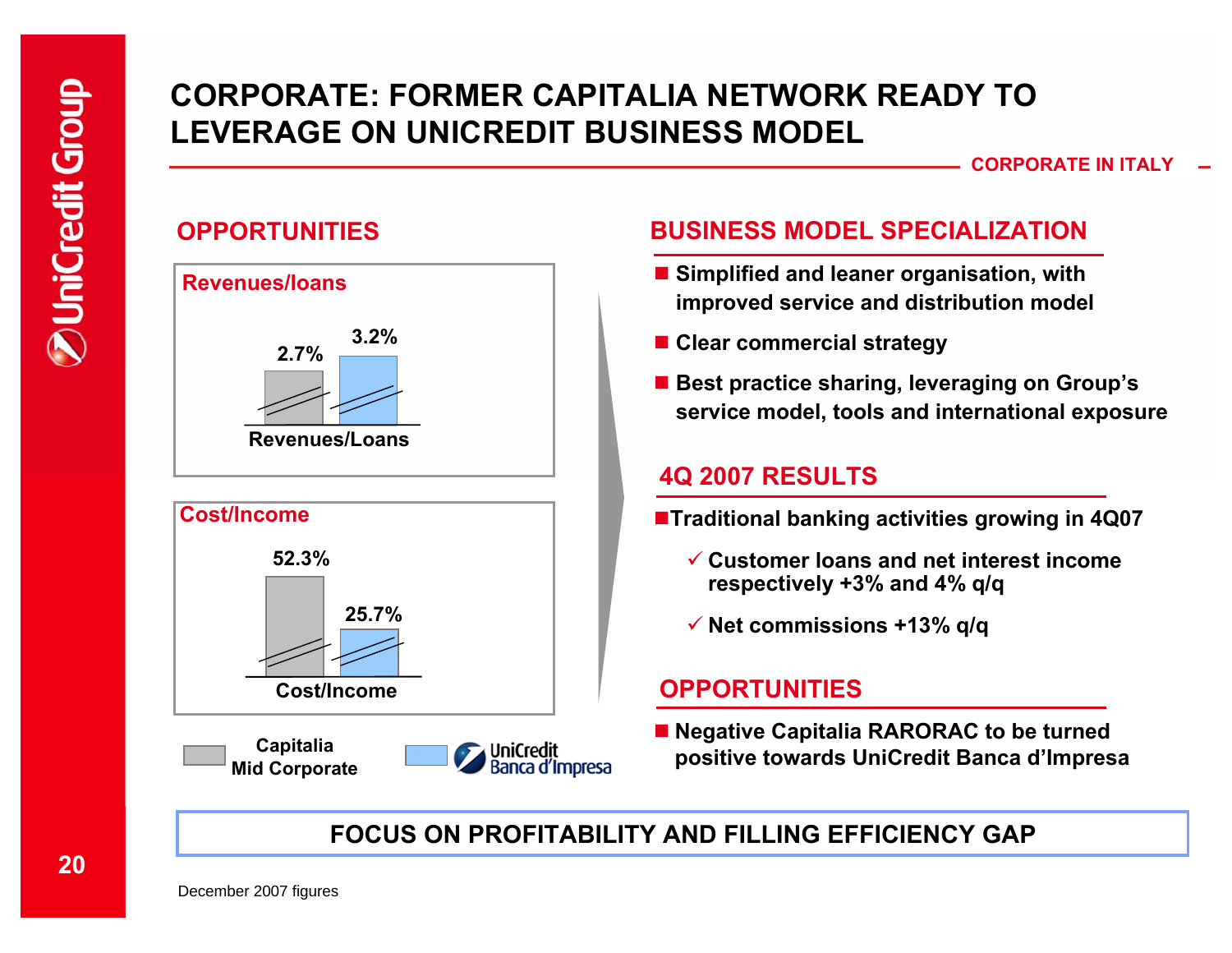## **GLOBAL TRANSACTION BANKING, CONSUMER FINANCING & GLOBAL LEASING READY TO SUPPORT NETWORK**

**GLOBAL FACTORIES**

### **3 GLOBAL FACTORIES/BUSINESS LINES RECENTLY REINFORCED AND REORGANIZEDREADY TO EXPLOIT CLEAR BENEFITS**

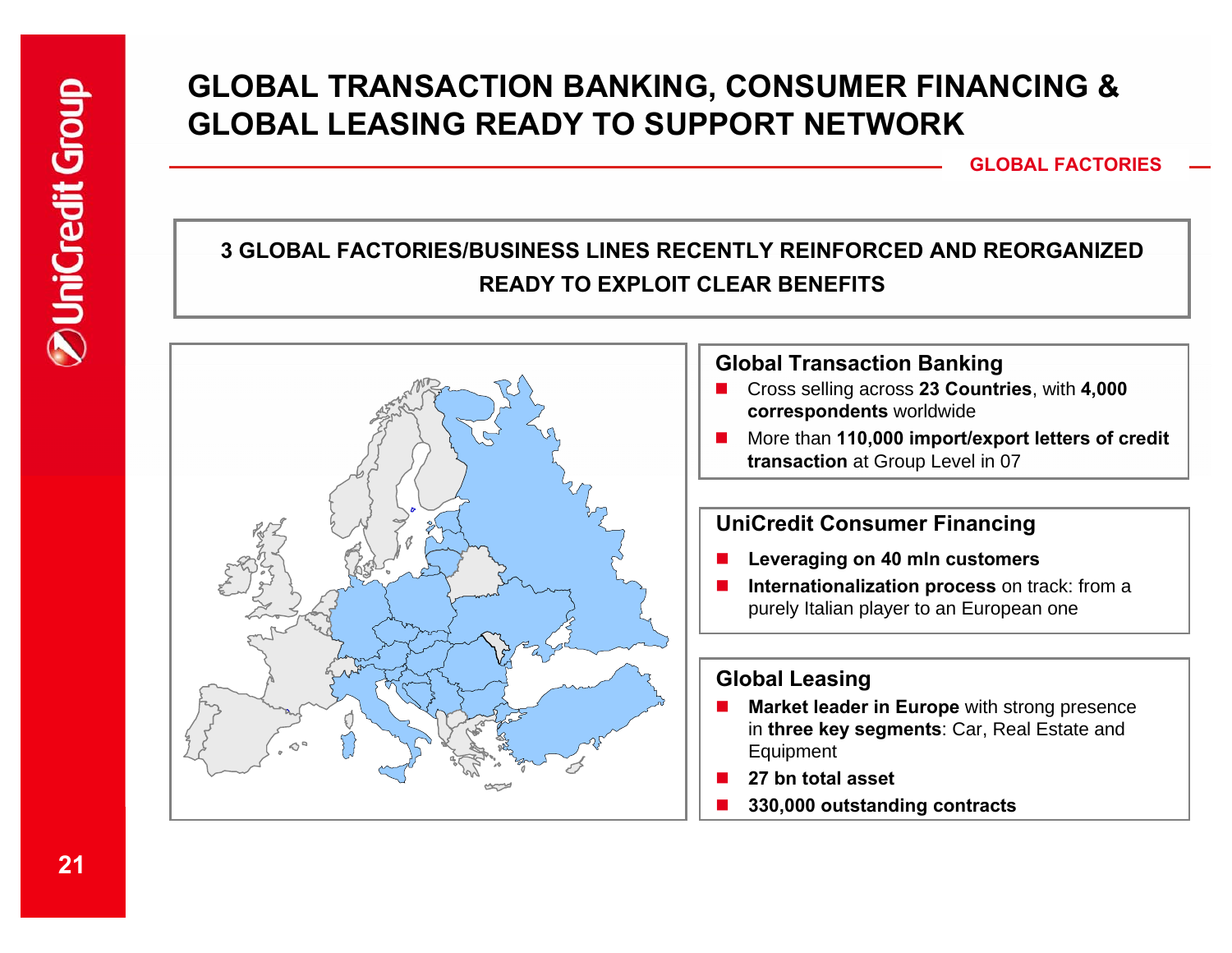# **2008 COMMERCIAL BANKING OUTLOOK**

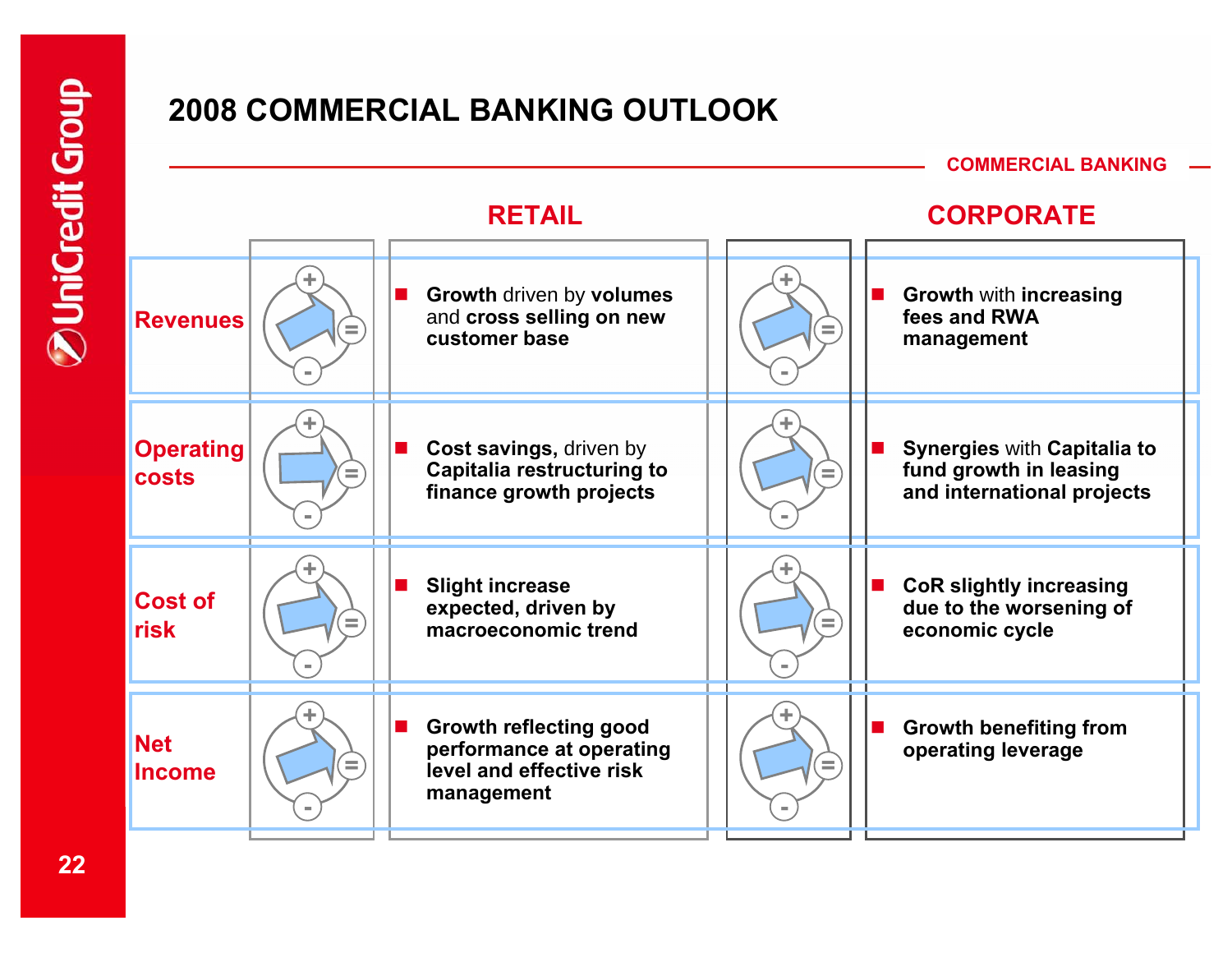# **CONCLUSIONS**

■ Macro environment resilient and confirmed healthy growth in **CEE** 

**Strong commercial banking platform, well set to deliver growth with:**

**√ Restructuring potential in Italy** 

9 **Growth enhancing initiatives in the CEE Region**

■ Low visibility on financial markets in 2008, but MIB/AM franchise **remains solid** 

### **STRONG, RESILIENT AND DIVERSIFIED FRANCHISE, READY TO COPE WITH TURBULENT TIMES**